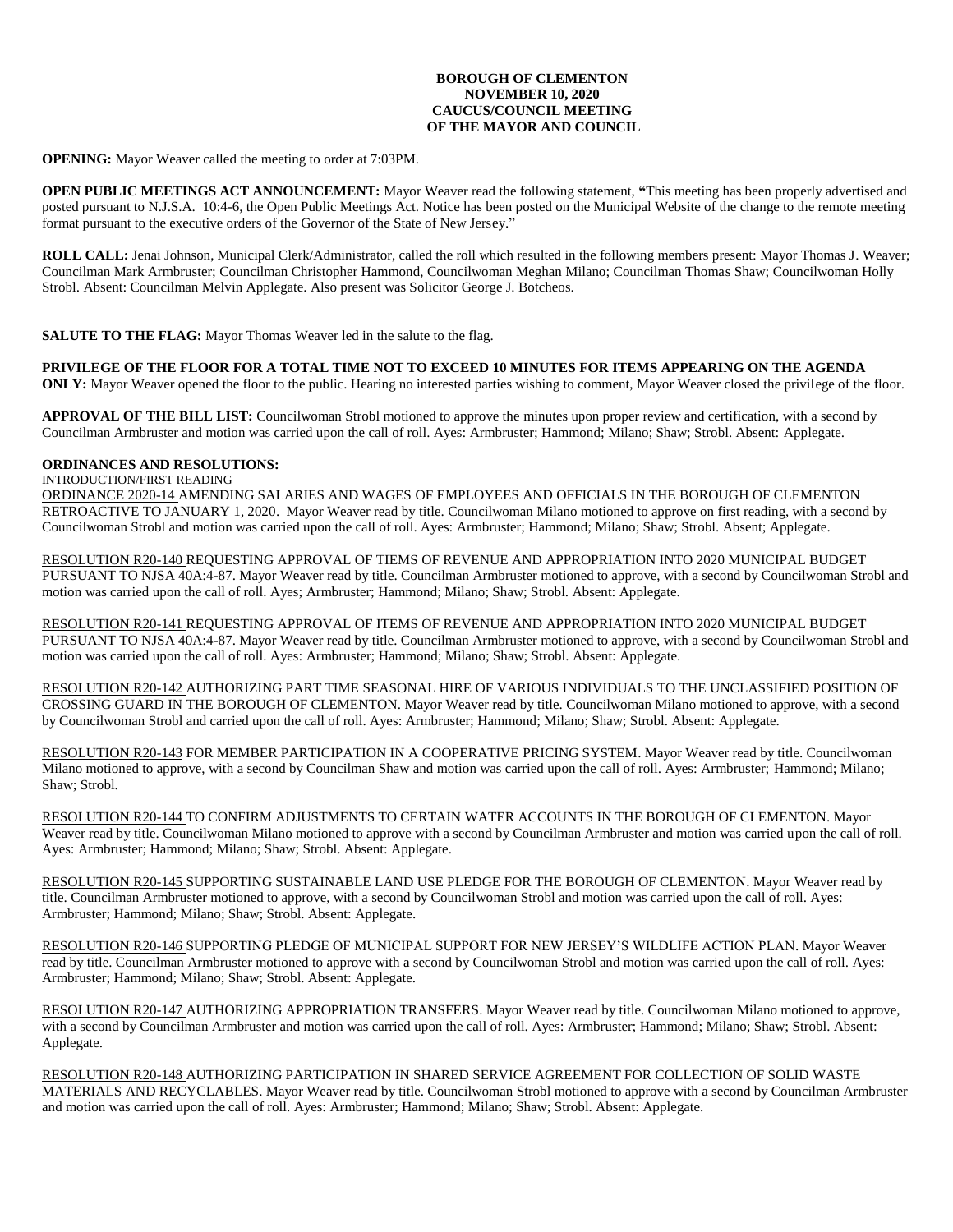RESOLUTION R20-149 AUTHORIZING CONTRACTS WITH CERTAIN APPROVED STATE CONTRACT VENDORS FOR CONTRACTING UNITS PURSUANT TO N.J.S.A. 40A:11-12a FOR ACQUISITION OF TURN OUT GEAR. Mayor Weaver read by title. Councilwoman Strobl motioned to approve, with a second by Councilman Armbruster and motion was carried upon the call of roll. Ayes: Armbruster; Hammond; Milano; Shaw; Strobl. Absent: Applegate.

RESOLUTION R20-150 AUTHORIZING SALARY FOR CLEMENTON FIRE RESCUE CHIEF AND LIEUTENANTS. Mayor Weaver read by title. Councilwoman Milano motioned to approve with a second by Councilman Shaw and motion was carried upon the call of roll. Ayes: Armbruster; Hammond; Milano; Shaw; Strobl. Absent: Applegate.

RESOLUTION R20-151 AUTHORIZING APPLICATION OF PROPERTY MAINTENANCE CHARGES ON CERTAIN PROPERTIES IN THE BOROUGH OF CLEMENTON. Mayor Weaver read by title. Councilwoman Strobl motioned to approve with a second by Councilman Armbruster and motion was carried upon the call of roll. Ayes: Armbruster; Hammond; Milano; Shaw; Strobl. Absent: Applegate.

RESOLUTION R20-152 AUTHORIZING CONTRACT AWARD TO ACSG FOR CERTAIN WIRELESS INTERNET EQUIPMENT AND INSTALLATION. Mayor Weaver read by title. Councilwoman Strobl motioned to approve with a second by Councilman Hammond and motion was carried upon the call of roll. Ayes: Armbruster; Hammond; Milano; Shaw; Strobl. Absent: Applegate.

RESOLUTION R20-153 ADOPTING A POLICY FOR THE SAFE TREATMENT OF MINORS. Councilman Armbruster motioned to approve, with a second by Councilwoman Strobl and motion was carried upon the call of roll. Ayes: Armbruster; Hammond; Milano; Shaw; Strobl. Absent: Applegate.

RESOLUTION R20-154 AUTHORIZING CANCELLATION OF PROPERTY TAXES AND MUNICIPAL CERTIFICATE #18-00016. Mayor Weaver read by title. Councilman Armbruster motioned to approve, seconded by Councilwoman Strobl and motion was carried upon the call of roll. Ayes: Armbruster; Hammond; Milano; Shaw; Strobl. Absent: Applegate.

RESOLUTION R20-155 AUTHORIZING SICK BUY BACK. Mayor Weaver read by title. Councilwoman Milano motioned to approve with a second from Councilwoman Strobl and motion was carried upon the call of roll. Ayes: Armbruster; Hammond; Milano; Shaw; Strobl. Absent: Applegate.

RESOLUTION R20-156 ALLOWING EMPLOYEES TO WAIVE HEALTH COVERAGE PURSUANT TO P.L. 1995, CHAPTER 259. Mayor Weaver read by title. Councilwoman Strobl motioned to approve with a second by Councilman Shaw and motion was carried upon the call of roll. Ayes: Armbruster; Hammond; Milano; Shaw; Strobl. Absent: Applegate.

**UNFINISHED BUSINESS:** There were no matters for discussions related to unfinished business.

#### **NEW BUSINESS:**

DESIGNATION OF 2021 ANNUAL REORGANIZATION MEETING DATE- After brief discussion it was determined that the annual reorganization meeting would be held on the first Tuesday in January at 7:00PM via remote Zoom platform.

Councilwoman Strobl reported that the PD was participating in no shave November and had raised funds for a local charity.

Councilman Armbruster stated that Joseph Feldman requested that the Borough budget to begin the Master Plan Review, and would require \$8,000- \$12,000 to do so, noting that additional costs could possibly be incurred. There were no objections by the Governing Body and it was determined that they would incorporate this cost into the 2021 municipal budget.

Mayor Weaver stated that he wished to move forward in the beginning of the upcoming year with posting the planning and zoning vacancy part time position.

Mayor Weaver stated that there would not be a physical Veteran's Day Ceremony due to the COVID Pandemic, but noted that the Fire Department would display the flag at Hero's Park from 10:30AM until noon and residents were invited to place flags at the location. Councilwoman Milano noted that there was no parade scheduled and Mayor Weaver concurred.

It was noted that Santa would still be around the town on fire apparatus but that the tree lighting would likely take place via Zoom.

Councilman Armbruster noted that he would volunteer for any house lighting contest that was able to be organized.

**PRIVILEGE OF THE FLOOR:** Mayor Weaver opened the public comment period for anyone wishing to speak.

Rebecca Holloway, Clementon Borough- Ms. Holloway stated that she wished to follow up with Councilman Armbruster as he had not been in attendance at the last meeting, as she wished to inquire why he had voted upon a matter that involved his spouse. Councilman Armbruster stated that he had listened to the recording and did not clearly believe that he had voted upon the matter, but advised that if he had done so, it was in absolute error and mistakenly. Councilman Armbruster noted that he had steadfastly avoided any involvement with matters related to his spouse and had taken measures to ensure there was not the illusion of influence.

Melanie Crowe, Clementon Borough- Ms. Crowe stated that she had submitted an OPRA today but wished to also ask if there were any permits issued for two women with megaphones and signs on the corner from approximately 1pm-2pm. Ms. Crowe stated that they had been utilizing hate speech in relation to homosexuality, and it was her understanding that they had done similar actions in surrounding towns. Solicitor Botcheos stated that a permit was not